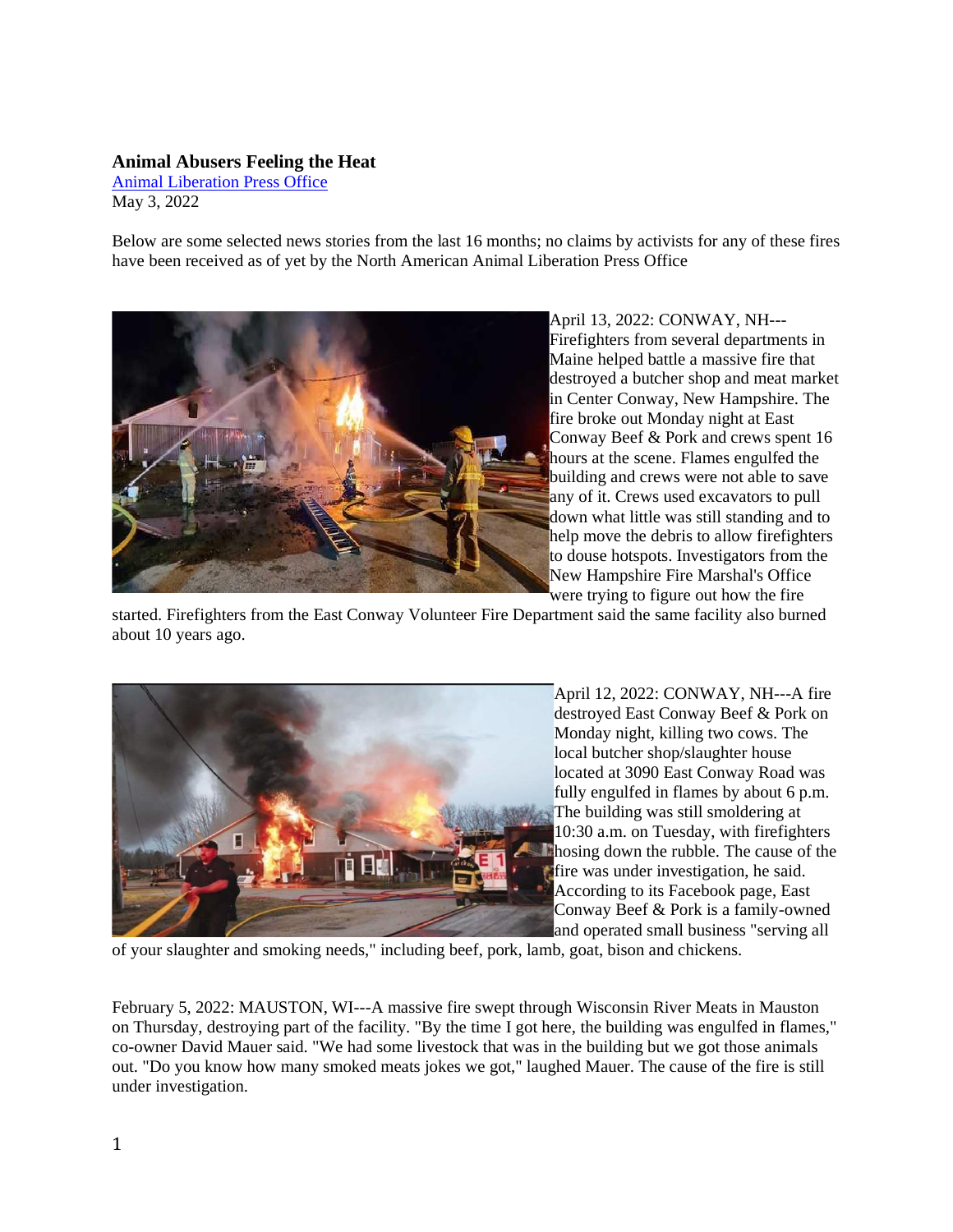January 7, 2022: HAMILTON, ONTARIO, CANADA---Fire Chief Dave Cunliffe says a cleaning crew working inside a poultry processing plant contacted 911 after they spotted the fire. He said the fire was upgraded to a multiple-alarm and additional resources were brought in to assist. No injuries have been reported. Damage is estimated to be in the millions of dollars.

November 29, 2021: SCOTT TOWNSHIP, PA---Multiple crews are on the scene of a working fire in Scott Township. Officials tell FOX56 the fire broke out just before 6 pm. at the Maid-Rite Steak Company meat processing plant. The structure was fully involved, we're told all employees that were inside evacuated the facility safely.



September 13, 2021: GRAND ISLAND, NB---JBS plant in Nebraska to reopen after five-alarm fire. The Grand Island Fire Department Twitter account reported that the roof of the facility was on fire, resulting in a five-alarm response. Officials are still determining the cause of the fire. According to the Steiner Consulting Group's Daily Livestock Report, the plant has a capacity of 6,000 cattle per day making it one of the ten largest beef plants in the United States. Cory Schmidt, chief of Grand Island Fire Department told Reuters that the fire burned a hole in the roof in the area that handles rendering. Damage caused by that fire was confined to the rendering space.

August 28, 2021: HANCEVILLE, AL---Crews respond to second fire in a month at Tyson plant near Hanceville. Firefighting crews from a number of agencies responded to the scene Saturday night of a fire at a rendering plant in Cullman County. A large fire broke out at the plant one month ago.



August 24, 2021: ATLANTA, GA---Early Tuesday morning, Patak Meat Products announced on Facebook that a fire broke out at the factory and caused severe damage. The business, which has been specializing in European meats and sausages since 1981, will be temporarily closed. Cobb fire crews were called to the butcher shop on Ewing Road around 10:40 p.m., department spokesman Ramses Rivas said. Upon arrival, crews found heavy flames coming from the center of the building. Rivas confirmed there were no injuries. The fire is still under investigation with no foul play suspected, he said.



July 31, 2021: HANCEVILLE, AL---Firefighters on Friday battled a large fire at Tyson's River Valley Ingredients plant in Hanceville, Alabama. Crews battled the fire at the poultry meal plant on Cullman County Road 508 amid extreme heat. The cause of the blaze is unknown at this time. There are no reports of injuries.

April 30, 2021: MONMOUTH, IL---The cause of a fire

Thursday evening at Monmouth's Smithfield Foods pork-processing plant remains under investigation.